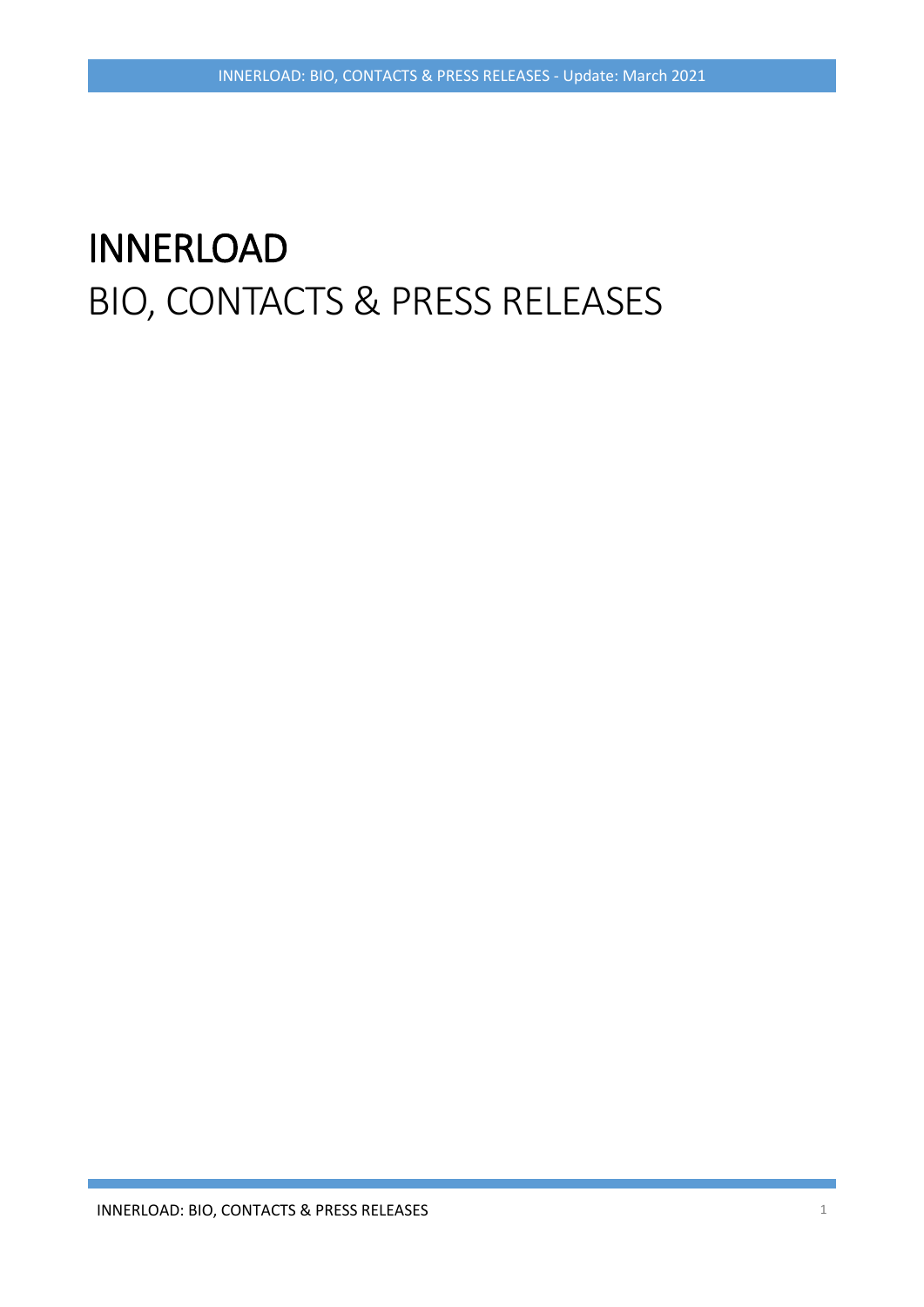#### *BIOGRAFIA - ITALIANO*

Gli **INNERLOAD** sono un gruppo Heavy Metal con base a Marghera nei pressi di Venezia. Nascono nel 2009 dalle ceneri di una metal-cover band che proponeva classici degli anni 80 – 90 di gruppi che hanno fatto la storia del genere (Iron Maiden, Pantera, Anthrax, Metallica, Megadeth).

Nel corso del 2009, gli INNERLOAD si dedicano alla stesura di brani originali che, tra il dicembre dello stesso anno e l'aprile del 2010, vengono registrati presso il **MAJESTIC STUDIO** di Scorzè (VE), sotto la supervisione di Marino De Angelis.

Il loro primo album, intitolato **"REACT!",** è un concentrato di potenza e melodia che richiama l'heavy metal di stampo classico, quindi, canzoni veloci e tirate si alternano ad altre più cadenzate ed elaborate, tutte accompagnate da testi che parlano di temi personali ed introspettivi, di moniti ecologici e, come il genere richiama, anche di storie epiche e fantastiche.

Nel maggio dello stesso anno entra a far parte del gruppo il quinto elemento **GIORGIO BOLOGNESI (GIO')** alla chitarra, completando in maniera stabile la line-up.

Sempre nel 2010, in collaborazione con la **SILOS PRODUCTION** (che lavora ed ha lavorato con gruppi del calibro dei **Therion**, per i quali ha realizzato il cortometraggio **"011 – An Adventure with Therion"** ) producono il videoclip del primo singolo *"FAKE WORLD"*.

Nel 2011 viene firmato il contratto discografico con l'etichetta **SG RECORDS** (che vede nelle proprie fila **Ibridioma, Tramortiria, Heaven Denied**) e nel novembre dello stesso anno *"REACT!"* viene dato alle stampe ricevendo numerose critiche positive e venendo etichettato come l'anello di congiunzione tra la vecchia N.W.O.B.H.M. e le sonorità più moderne.

Il 2012 vede gli INNERLOAD impegnati in un'attività live che li porta ad affiancare nomi della scena metal nostrana ed internazionale tra cui gli **Holy Martir** (Italia), i **Vulcano** (Brasile) **e James Rivera** degli **Helstar** e **Vicious Rumors** (U.S.A.).

Nel maggio del 2012 il brano "**The Wizard**" tratto da "**React!**"**,** viene scelto per essere inserito nella compilation **KILL CITY 39** della **272 RECORD** di **Los Angeles – California.**

Nel Maggio 2012 con il video "Fake World" gli INNERLOAD vincono il contest "**Band of the Month**" su Metal Nation TV.

Nel settembre del 2012 raccogliendo una serie di fan-videos live amatoriali, viene autoprodotto il videoclip di "**Ecocriminal**" (altro singolo estratto da "React!") dedicato a tutti i supporters.

Nel maggio del 2013, superano le varie selezioni e passano alle semifinali del concorso nazionale **"SOTTERRANEA",** aggiudicandosi la possibilità di tenere un concerto a San Benedetto del Tronto (AP), davanti ad un pubblico più esteso, e di comparire nella compilation del concorso.

Nel settembre del 2013, vincono il concorso **"BANDE SONORE"** indetto dalla scuola di musica LAMS di Verona e compariranno con un loro brano nella compilation live del concorso.

Nel settembre del 2013 iniziano una collaborazione con la scrittrice **KETY FRANZOLIN** che userà la canzone "The Wizard" come colonna sonora del book-trailer del libro **"Watch me Burn" [LINK](http://www.youtube.com/results?search_query=kety+franzolin&sm=1)**), e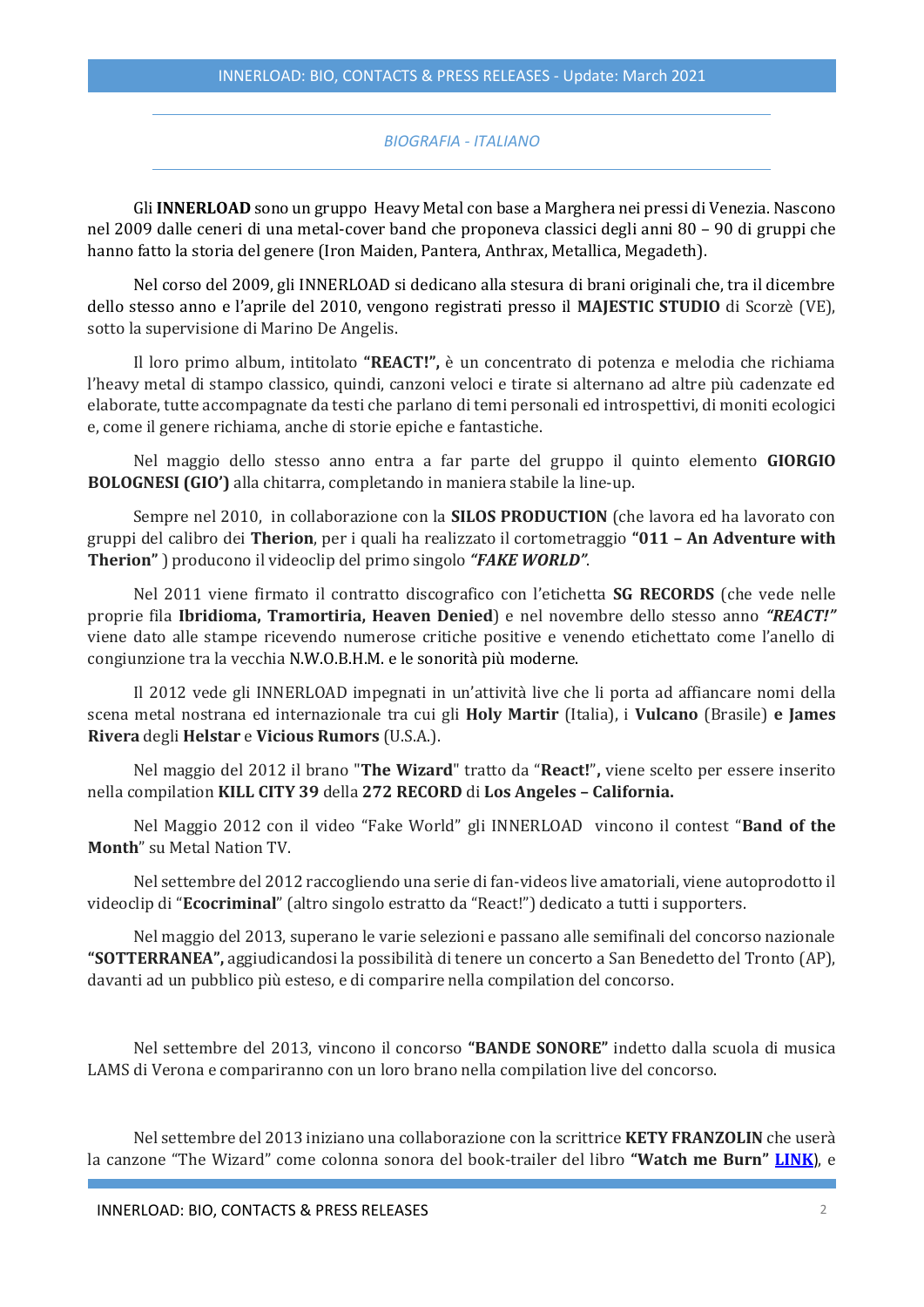accompagnando la scrittrice nelle varie presentazioni del libro accompagnandola con una versione acustica live della suddetta canzone.

Negli anni successivi la band si dedica alla composizione dei nuovi brani e d eventi live nel territorio veneto, dovendo affrontare alcuni cambi nella line-up con l'uscita di Giorgio nel 2015 e l'ingresso di Max Tognazzo.

A fine 2017 iniziano le registrazioni del nuovo album "Again" presso DropC Studio di Cadoneghe (PD) che vengono terminate ad inizio 2018. Il nuovo album risente e condensa le esperienze di questi anni ed i contributi stilistici dei vari membri, ottenendo un risultato più raffinato grazie anche alla seconda chitarra non presente nel primo album.

Il 2018 viene dedicato all'organizzazione del nuovo progetto per la sua promozione e ad una ulteriore modifica della lineup con l'ingresso alle chitarre di Tony Tavella.

Da Febbraio 2019 gli INNERLOAD entrano a far parte del roster della **Irukandji Booking Live Promotion**. Ad Aprile 2019 viene completata la line-up con l'entrata di Lorenzo Giordano alla chitarra permettendo di lavorare ai live di presentazione del nuovo album Again.

La band sigla un contratto con l'etichetta **Ghost Record Label** (Italo/ Scozzese) entrando a far parte di un roster molto importante e di caratura internazionale.

Le recensioni dai magazine e webzine di settore sono positive riconoscendo gli INNERLOAD come espressione del genere NWOBHM e il nuovo album come una importante crescita nel percorso della band. Anche sui social media la band riscuote un buon apprezzamento con una fan base che nell'arco di pochi mesi arriva a 1500 follower con un trend in continua crescita.

Viene quindi pianificata una tournee di lancio del disco "Again" che vede importanti date tra ottobre e dicembre 2019, in tutto il nord Italia (Krach, Novak, Centrale Rock,…).

Gli INNERLOAD condividono il palco con importanti band come ad esempio i Vomitory (band svedese con 8 album all'attivo con la gloriosa Metal Blade label) nella data italiana del loro tour mondiale, i Crisalide Thrash/Death Metal Band di Vicenza (Minotauro Records) ed i Fingernails per il loro 38# Anniversary Tour "che hanno scritto la storia del metal italiano degli ultimi 30 anni".

La band ha dovuto sospendere la tournee prevista ad inizio 2020 che prevedeva già date importanti, a causa della pandemia covid-19. Nel frattempo ha lavorato a nuovo materiale e tracce.

A Marzo 2021 viene annunciato il cambio di line-up con Lorenzo Meneghetti che entra come drummer in un progetto rigenerato e che vede la band lavorare a nuovo materiale con l'obiettivo di rilasciare un nuovo album entro la fine del 2021.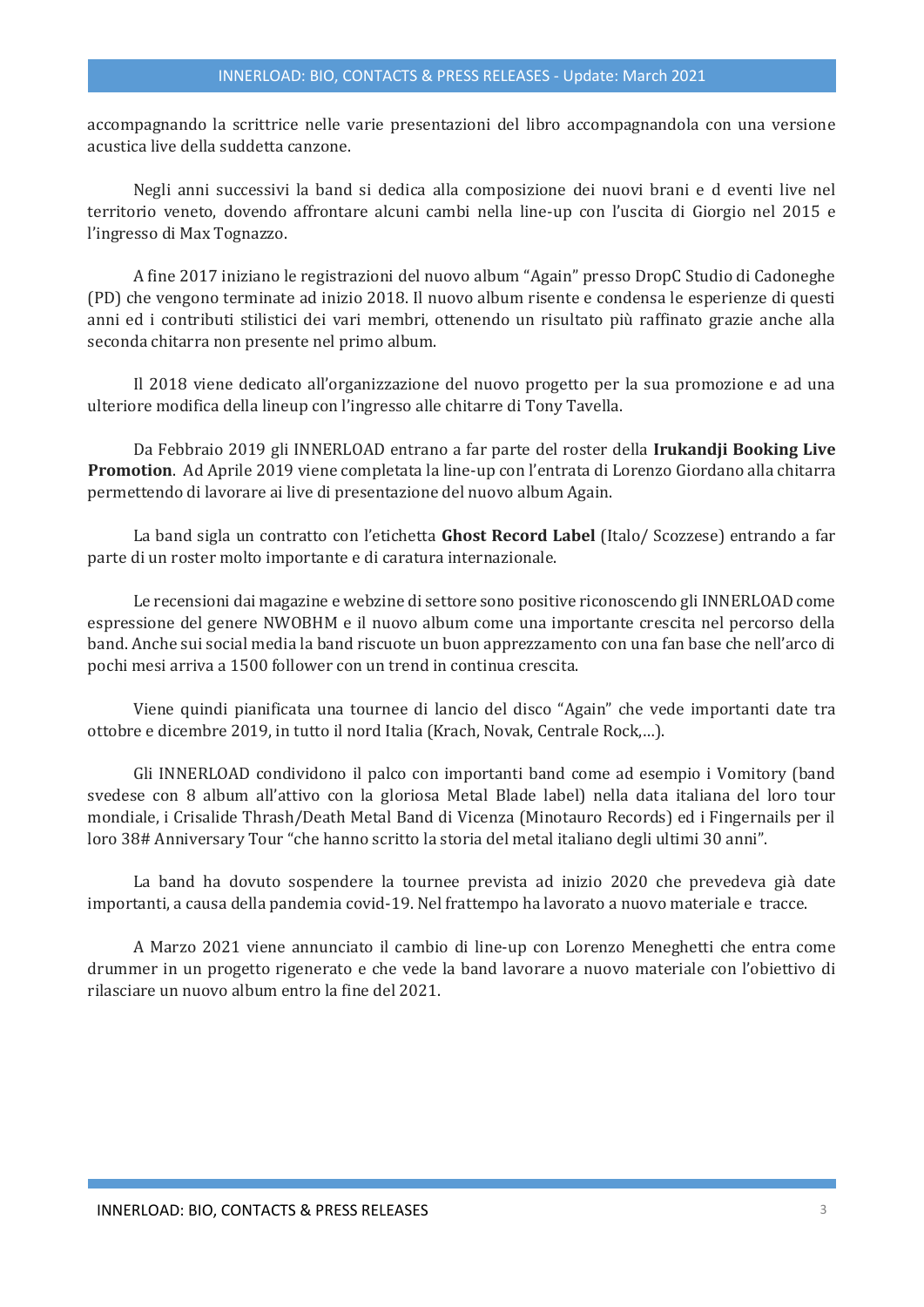#### *BIOGRAPHY - ENGLISH*

Innerload is an heavy metal band that mixes different styles and influences from metal rock underground and traditional bands, creating an engaging sound made of power, energy and capturing melodies. Songs appears as a straight sound message, with original (but not baroque) structure. Lyrics are mainly facing current events, social engagement, or personal situation, though others songs lead to introspective and emotional themes or fantasy stories like in the traditional power metal style.

The band formed in Marghera (Venice) in February 2009, plenty of ideas and sounds to be developed, bringing quickly the band to compose its first original tracks.

In December 2009 Innerload guys start recording their first album titled "React" in Majestic Studio in Scorzè (VE) with Marino De Angelis: they keep on working until April 2010.

In May 2010 the guitar player Giorgio Bolognesi (Giò) joins the band completing the line-up.

In August 2010 Innerload, in collaboration with Silos Production (that works with bands like Therion) from Mantova, release a video clip for the single "Fake world" allowing the band to be known around the countries and to receive first approvals in the metal scene.

In 2011 Innerload sign an official distribution agreement with SG Records, a label managing bands like Ibridioma, Tramortiria, Heaven Denaied, … and in November the album "REACT!" is officially released, receiving very positive feedback and critics, and generally appreciated as a link between N.W.O.B.H.M and modern metal sound.

In 2012 Innerload performs around Italy in different venues with other bands coming from Italy and famous international bands of metal scene, i.e.: Holy Martir (Italia), Vulcano (Brasile) and James Rivera degli Helstar e Vicious Rumors (U.S.A.).

In May 2012 the track "The Wizard" has been selected to be added to an American compilation : KILL CITY 39 by 272 RECORD from Los Angeles – California.

In May 2012 the videoclip "Fake World" wins the contest "Band of the Month" on Metal Nation TV.

In September 2012 the band produces itself a "fan-made-vodeoclip" for the second single "Ecocriminal" from the album "React". It is also a way to thank all supporters, collecting their pics, catches and videos.

In May 2013 INNERLOAD reach the final stage of the national contest "SOTTERRANEA", thus playing in San Benedetto del Tronto (AP) and publishing a track in the compilation of the contest.

In September 2013 the band wins the contest "BANDE SONORE" in Verona and records a new live version of the track "The Wizard" to be included in the compilation.

In September 2013 INNERLOAD start a collaboration with the writer KETY FRANZOLIN who then uses the song "The Wizard" as the soundtrack for the trailer of her new book "Watch me Burn". A short tour follows, allowing the band to present an unplugged version of "The Wizard".

INNERLOAD: BIO, CONTACTS & PRESS RELEASES 4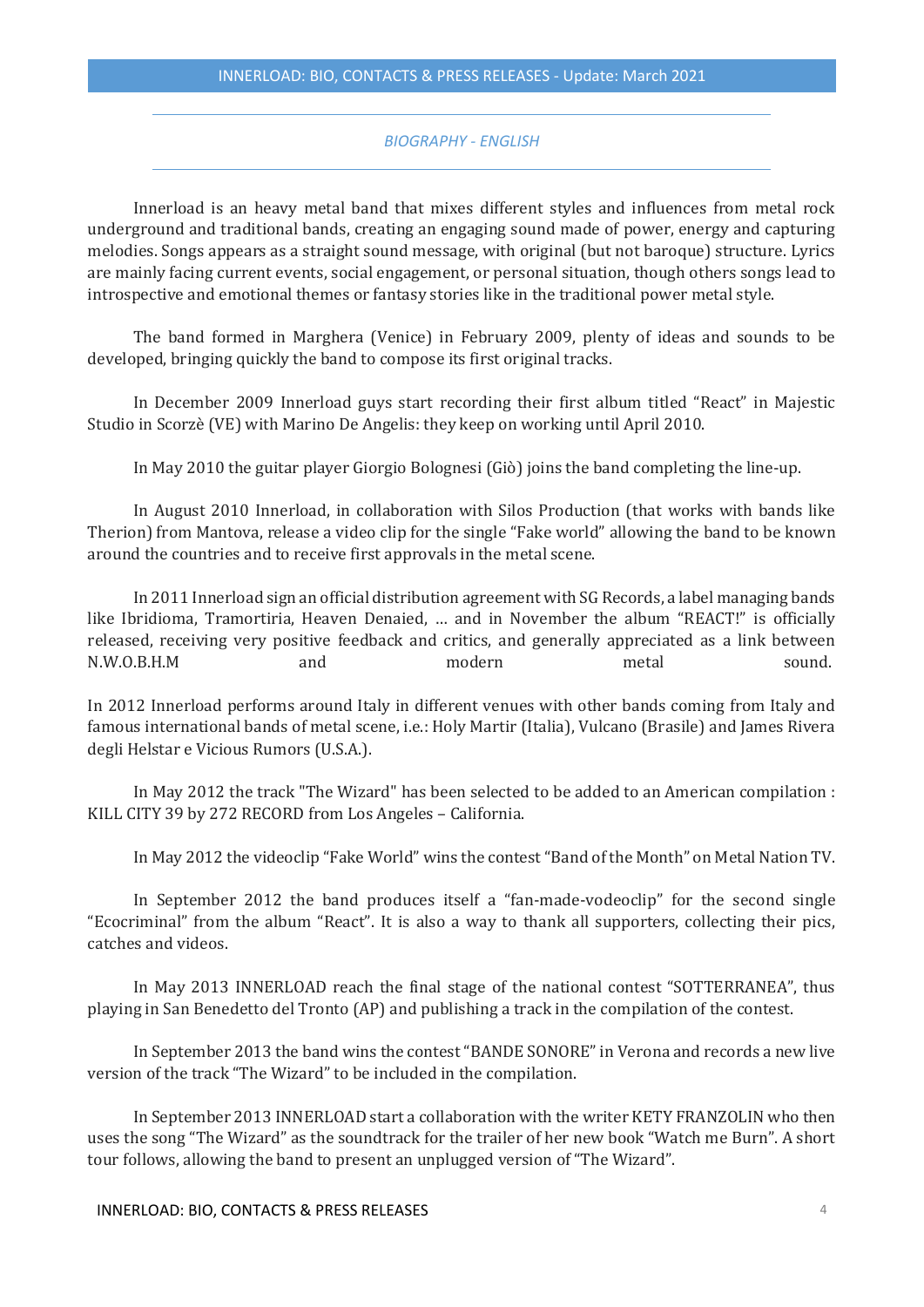#### INNERLOAD: BIO, CONTACTS & PRESS RELEASES - Update: March 2021

During 2014-2015 the band worked on the new album and performed in some local gigs. Following year important lineup changes took some time to re-tune the project but finally in 2017 the new album has been recorded @Drop C Studios with a great new sound and energy.

In the meaning while Tony joined the band on Guitar giving new pulse to the band and preparing everything for the new album to be officially out before in early 2019.

Since February 2019 INNERLOAD are part of Irukandji Booking Live Promotion roster.

In April 2019 line-up is enriched with the new entry of Lorenzo Giordano on guitars granting a new approach on track composition and richer live performances for the new album tour.

The band signs a new contract with Ghost Record Label entering in a relevant and international roster.

Feedback from webzines and metal magazines are enthusiastic, describing Again and INNERLOAD as a great expression of NWOBHM, outlining a relevant quality growth of the band. Band is also growing on social media with more than 2.000 followers.

Starting from end 2019 INNERLOAD performs alla round north Italy in a tour promoting new album "Again" (Krach, Novak, Centrale Rock,…). In this tournee INNERLOAD share stage with relevant bands like Vomitory (swedish band with 8 albums with glorious Metal Blade label) during their italian concert part of their worldwide tour, with Crisalide a Thrash/Death Metal Band (Minotauro Records) and Fingernails in their 38# Anniversary Tour " that are one of the pillars of Italian metal of last 30 years.

Finally in early 2020 all tour dates have been suspended due to covid-19 pandemic , so the band concentrated in writing new songs.

In March 2021 a new line-up change happens with the entry of Lorenzo Meneghetti as a new drummer so that the band can work on new tracks of a new project with the target of an album release in 2021.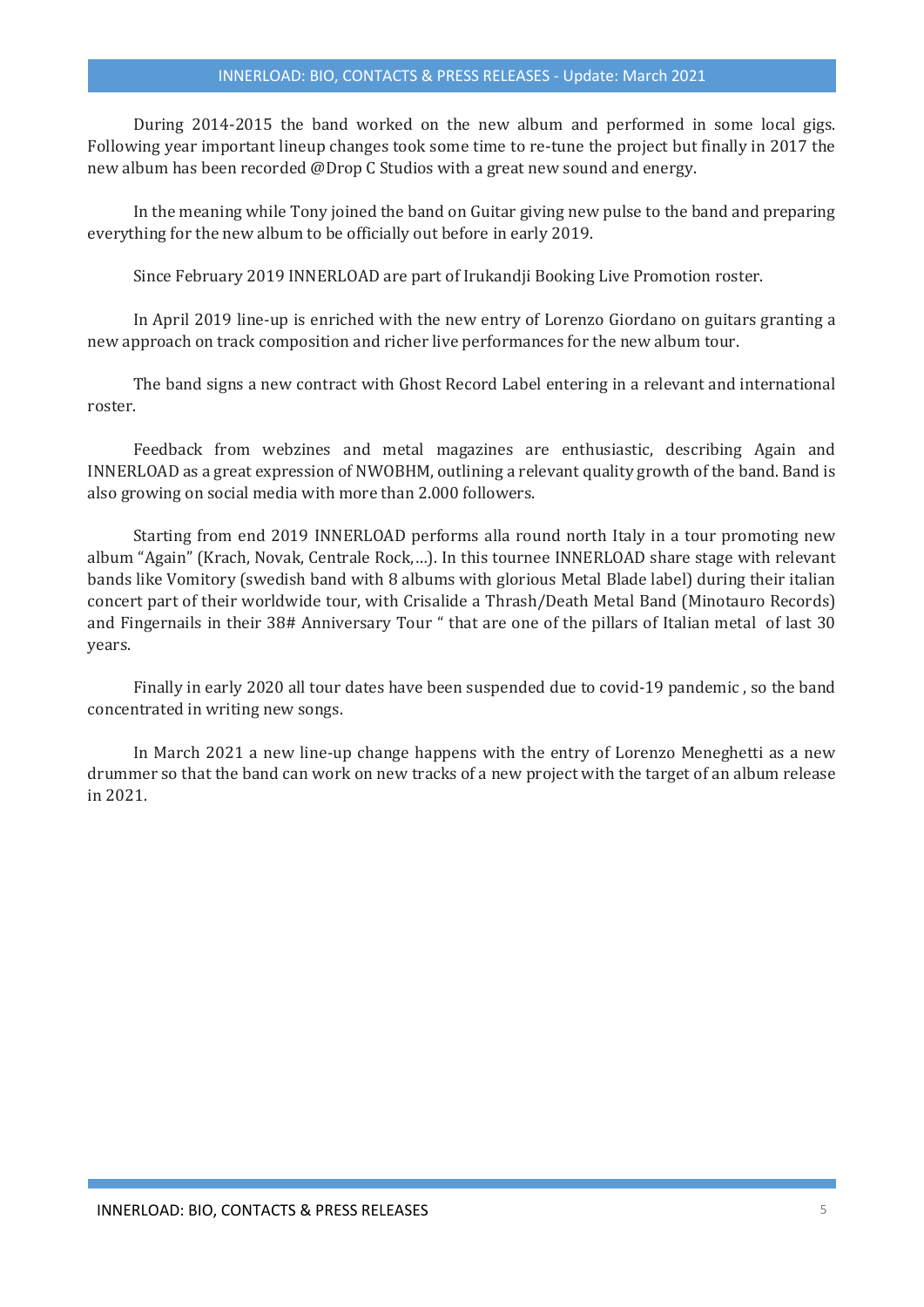## **CONTATTI/CONTACTS**

Website: [www.innerload.com](http://www.innerload.com/)

Facebook:<https://www.facebook.com/INNERLOAD>

Twitter: <https://twitter.com/INNERLOAD>

Instagram: <https://www.instagram.com/innerload>

Reverbnation:<https://www.reverbnation.com/metalinnerload>

Soundcloud: <https://soundcloud.com/innerload>

Bandcamp[: https://innerload.bandcamp.com/releases](https://innerload.bandcamp.com/releases)

MySpace[: https://myspace.com/innerload](https://myspace.com/innerload)

Email:

- [info@innerload.com](mailto:info@innerload.com)
- [booking@innerload.com](mailto:booking@innerload.com)
- [promotion@innerload.com](mailto:promotion@innerload.com)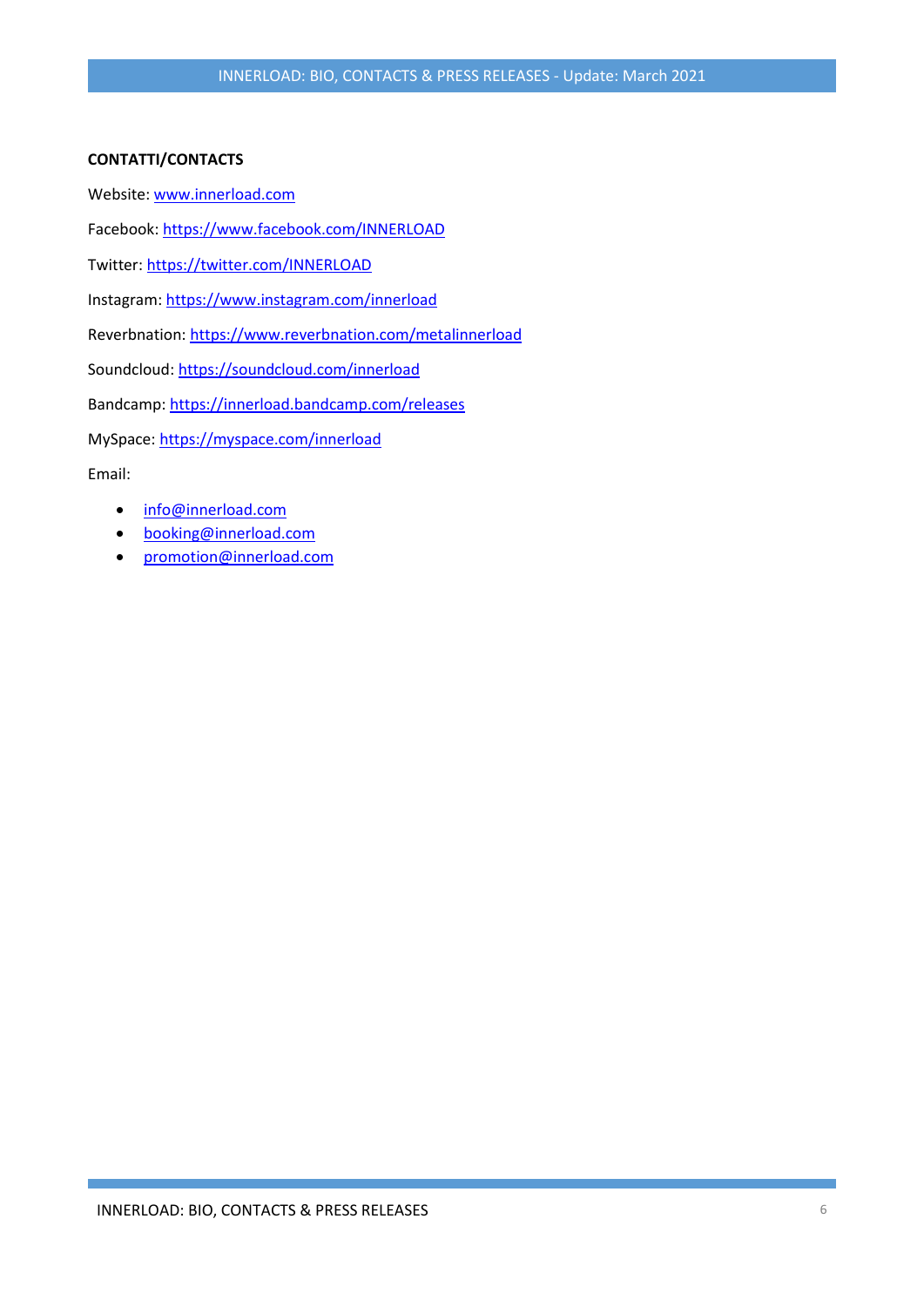## *PRESS (AGAIN ALBUM)*

".. in this new album ``Again`` riffs are powerful and songs have classic heavy metal sound.. starting from the opening track "Tell me why" this album penetrates the skin with effective choruses with a delightful melody..."

PIERGIUSEPPE LIPPOLIS - MUSICMAP.IT - Oct 10, 2019

"Diretto ed immediato, l'intero album trasuda energia e determinazione sin dal brano iniziale ``Tell me Why``... voto 6.5"

LUCA MARTINI (ROCK HARD) - 2019 December

"Gli Innerload per noi sono la "muscle car" dell'heavy metal italiano: salite a bordo e ascoltate il rombo del loro motore…"

WEZLA - 2019 Dec 09

``Again`` is an album with no compromise that leaves no respite. You just need to turn on your stereo system and enjoy it all in its incredible sounding violence.

SYSTEM FAILURE MUSIC WEBZINE - 2019 Dec 10

"L'album è grintoso, i riff sono rocciosi, gli assoli, sempre svelti, lucidi, concreti nel produrre melodie e rasoiate di adrenalina... (vote 7.5)"

ALBERTO VITALE - Metalhead.it - 2019 Oct. 29

".. in this new album ``Again`` riffs are powerful and songs have classic heavy metal sound.. starting from the opening track "Tell me why" this album penetrates the skin with effective choruses with a delightful melody..."

PIERGIUSEPPE LIPPOLIS - MUSICMAP.IT - Oct 10, 2019

"...Innerload are back with a new album of pure and raw Metal, spartan and muscular... ``Again`` is 40 minutes of powerful impact and emotions, perfect for headbangers and classic metal lovers. Vote 7.5"

ALESSIO SECONDINI MORELLI - GIORNALEMETAL.IT - Sep 2, 2019

"Again is a high quality album, and you will appreciate it more and more every time you listen to it... it is definitely worthwhile! (voto 7.5)"

NICK PARASTATIDIS (BEHIND THE VEIL - VEILGR.COM - GREECE) - Aug 12, 2019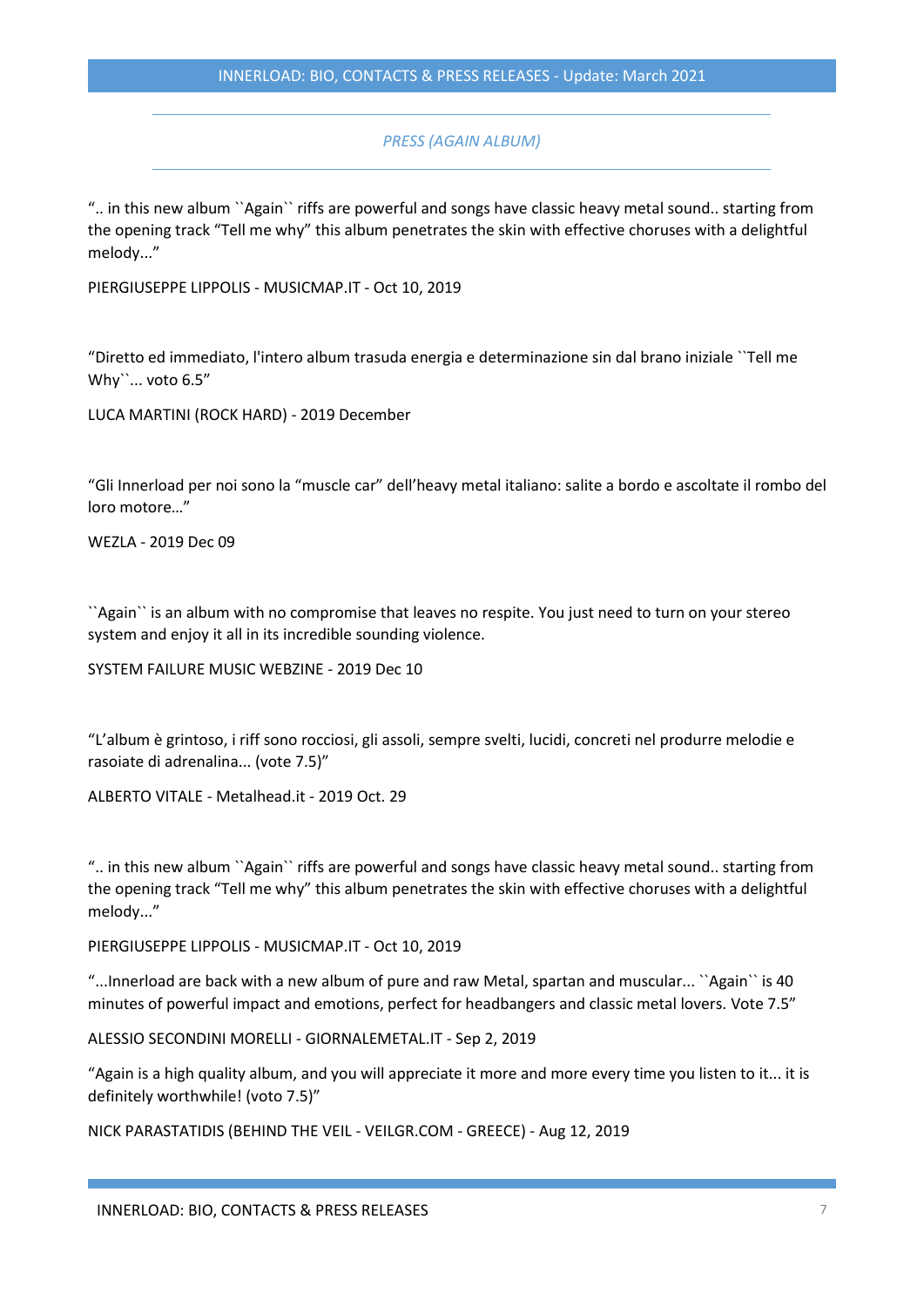# INNERLOAD: BIO, CONTACTS & PRESS RELEASES - Update: March 2021

## *PRESS (REACT ALBUM)*

"...this is a straight heavy metal album with a modern feel." [7,5] - [Justin Hulford,](http://www.therocktologist.com/innerload---react.html) *therocktologis* (Sep 25, 2012)

"[...] a very interesting and rough vocal performance, a perfect understanding between the different instruments, songs full of groove and great attention also to melody, [...] " vote 7

- [Marco Brivio,](http://www.heavyworlds.com/site/index.php/reviews/item/9244-innerload-react) *heavyworlds* (Jul 19, 2012)

"[...] they play an excellent classic heavy metal sound, so pure that it comes directly from the glorious New Wave Of British Heavy Metal, [...] it is an excellent debut, the band demonstrates good technique and a lot of energy [...]."

- [Giacomo Messina,](http://www.kdcobain.it/tutte-le-recensioni/270-innerload--react-recensione.html) *KDCOBAIN* (May 01, 2012)

"...the real gem of the album is "Dancing Queen", a great hard rock song, with a winning and emotional vocal line... a very interesting music: original but always well structured , and able to evoke at the same time a wild and melancholic atmosphere... Vote 78/100 "

- AlexMetal, *[Undergroundzine](http://www.undergroundzine.com/4/post/2012/03/innerload-react.html)* (Mar 29, 2012)

"..the music has a very cool balanced groove ... with higher pitch wide ranged vocals that sometimes remind me of a cross between Ronnie James Dio, Geoff Tate & Klaus Meine...buy it and find out for yourself. You won't be disappointed!"

- Website, *[beowolf productions](http://www.reverbnation.com/artist/control_room/2176056?tab=profile&subnav=profile_press)* (Mar 11, 2012)

"...simple and effective rhythms, demonstrating a great control and measure on using classic heavy metal sound. It is a pleasure listening to songs combining elegant refrains to interesting narration on lyrics... Vote 7/10"

- Javier Fraile, *Metal Cry* [\(Feb 22, 2012\)](http://www.metalcry.com/newspost/innerload-react/)

"React" is an album of pure heavy metal of the 80s: classic, with no compromise [...] Basically, "React" is a listening pleasure for all the lovers of NWOBHM Metal genre. Vote 6.5 - Luca Galvagni, *Metallitalia* [\(Sep 03, 2011\)](http://metalitalia.com/album/innerload-react/)

"Innerload is proof that in 2012 we can still make heavy with its own identity, and it is not necessary to make something new out of old. Vote 7/10" - gardian666, *VS WEBZINE* [\(Jan 30, 2012\)](http://www.vs-webzine.com/new.php?page=kronik&id_news=13012&pagh=&droite=)

"[...] even if React! is a debut album it is a very mature work and well worth noting [...] all tracks sound powerful as an uncontained force, and the album put a lot of value on groove and catchy songs." - [Walter Scheurer ,](http://www.metal.de/heavy-metal/review/innerload/48963-react/) *metal.de* (Jan 24, 2012)